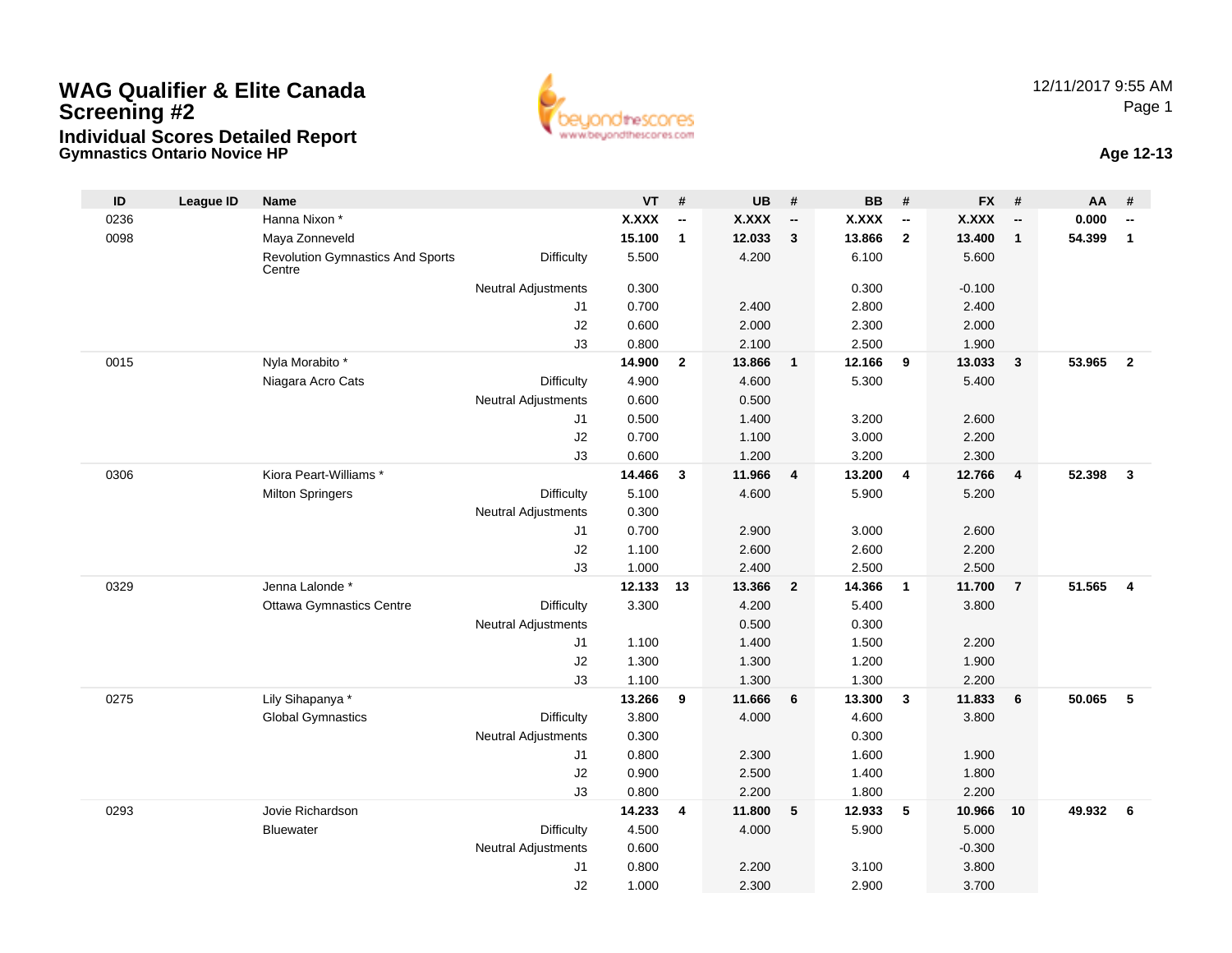## **WAG Qualifier & Elite CanadaScreening #2 Individual Scores Detailed Report**



Page 2

|      | iurviuuai Scores Detaileu Report  | J3                         | 0.800           |                | 2.100          |                          | 2.900           |                | 3.700           |                          |           |                |
|------|-----------------------------------|----------------------------|-----------------|----------------|----------------|--------------------------|-----------------|----------------|-----------------|--------------------------|-----------|----------------|
| 0108 | Cassie Lee *                      |                            | 13.800          | 5              | 11.133         | $\boldsymbol{9}$         | 11.700          | 10             | 11.700          | $\overline{7}$           | 48.333    | $\overline{7}$ |
|      | East York Gymnastics              | Difficulty                 | 4.500           |                | 2.800          |                          | 6.000           |                | 4.400           |                          |           |                |
|      |                                   | <b>Neutral Adjustments</b> | 0.300           |                |                |                          |                 |                |                 |                          |           |                |
|      |                                   | J1                         | 0.900           |                | 1.700          |                          | 4.400           |                | 2.900           |                          |           |                |
|      |                                   | J2                         | 1.100           |                | 1.600          |                          | 4.200           |                | 2.500           |                          |           |                |
|      |                                   | J3                         | 1.000           |                | 1.700          |                          | 4.300           |                | 2.700           |                          |           |                |
| 0078 | Emma Trollip*                     |                            | 13.666          | 6              | 11.300         | 8                        | 9.466           | 13             | 13.133          | $\overline{2}$           | 47.565    | 8              |
|      | <b>Burlington Gymnastics Club</b> | Difficulty                 | 3.800           |                | 4.000          |                          | 5.100           |                | 5.100           |                          |           |                |
|      |                                   | <b>Neutral Adjustments</b> | 0.600           |                |                |                          |                 |                |                 |                          |           |                |
|      |                                   | J1                         | 0.600           |                | 2.600          |                          | 5.700           |                | 2.000           |                          |           |                |
|      |                                   | J2                         | 0.800           |                | 2.900          |                          | 5.500           |                | 1.800           |                          |           |                |
|      |                                   | J3                         | 0.800           |                | 2.600          |                          | 5.700           |                | 2.100           |                          |           |                |
| 0343 | Gabriela Berridge *               |                            | 12.700          | 12             | 11.100 10      |                          | 12.566          | $\overline{7}$ | 10.733          | 11                       | 47.099    | 9              |
|      | Gymnastics Mississauga            | Difficulty                 | 3.500           |                | 4.000          |                          | 5.000           |                | 4.100           |                          |           |                |
|      |                                   | <b>Neutral Adjustments</b> | 0.300           |                |                |                          |                 |                |                 |                          |           |                |
|      |                                   | J1                         | 0.900           |                | 3.200          |                          | 2.300           |                | 3.600           |                          |           |                |
|      |                                   | J2                         | 1.300           |                | 2.800          |                          | 2.500           |                | 3.400           |                          |           |                |
|      |                                   | J3                         | 1.100           |                | 2.700          |                          | 2.500           |                | 3.100           |                          |           |                |
| 0262 | Maria Chronopoulos *              |                            | 13.166          | 10             | 9.900          | 11                       | 11.533          | 11             | 12.066          | $5\phantom{.0}$          | 46.665    | 10             |
|      | <b>Futures Gymnastics</b>         | Difficulty                 | 3.800           |                | 2.700          |                          | 4.900           |                | 4.300           |                          |           |                |
|      |                                   | <b>Neutral Adjustments</b> | 0.300           |                |                |                          |                 |                |                 |                          |           |                |
|      |                                   | J <sub>1</sub>             | 0.800           |                | 2.600          |                          | 3.600           |                | 2.300           |                          |           |                |
|      |                                   | J2                         | 1.000           |                | 2.900          |                          | 3.200           |                | 2.000           |                          |           |                |
| 0332 | Sofia Spadafora *                 | J3                         | 1.000<br>13.533 |                | 2.900<br>9.266 |                          | 3.300<br>12.766 |                | 2.400           |                          |           | 11             |
|      | <b>Rose City Gymnastics</b>       | <b>Difficulty</b>          | 3.800           | $\overline{7}$ | 1.100          | 13                       | 5.500           | 6              | 11.066<br>4.400 | 9                        | 46.631    |                |
|      |                                   | <b>Neutral Adjustments</b> | 0.600           |                | $-0.300$       |                          |                 |                |                 |                          |           |                |
|      |                                   | J1                         | 0.900           |                | 1.500          |                          | 2.900           |                | 3.600           |                          |           |                |
|      |                                   | $\sf J2$                   | 1.000           |                | 1.400          |                          | 2.800           |                | 3.100           |                          |           |                |
|      |                                   | J3                         | 0.700           |                | 1.700          |                          | 2.500           |                | 3.300           |                          |           |                |
| 0263 | Natasha Lopez *                   |                            | 13.500          | 8              | 9.366          | 12                       | 12.400          | $\bf{8}$       | 11.200          | 8                        | 46.466 12 |                |
|      | <b>Futures Gymnastics</b>         | Difficulty                 | 3.800           |                | 2.600          |                          | 4.500           |                | 4.200           |                          |           |                |
|      |                                   | <b>Neutral Adjustments</b> | 0.600           |                |                |                          | 0.300           |                |                 |                          |           |                |
|      |                                   | J1                         | 0.800           |                | 3.100          |                          | 2.200           |                | 2.800           |                          |           |                |
|      |                                   | $\sf J2$                   | 0.900           |                | 3.200          |                          | 2.600           |                | 3.100           |                          |           |                |
|      |                                   | J3                         | 1.000           |                | 3.400          |                          | 2.400           |                | 3.100           |                          |           |                |
| 0107 | Clara Raposo*                     |                            | 12.866          | 11             | <b>X.XXX</b>   | $\overline{\phantom{a}}$ | 9.666           | 12             | <b>X.XXX</b>    | $\overline{\phantom{a}}$ | 22.532    | 13             |
|      | East York Gymnastics              | Difficulty                 | 3.500           |                |                |                          | 5.000           |                |                 |                          |           |                |
|      |                                   | <b>Neutral Adjustments</b> | 0.300           |                |                |                          | $-0.100$        |                |                 |                          |           |                |
|      |                                   |                            |                 |                |                |                          |                 |                |                 |                          |           |                |